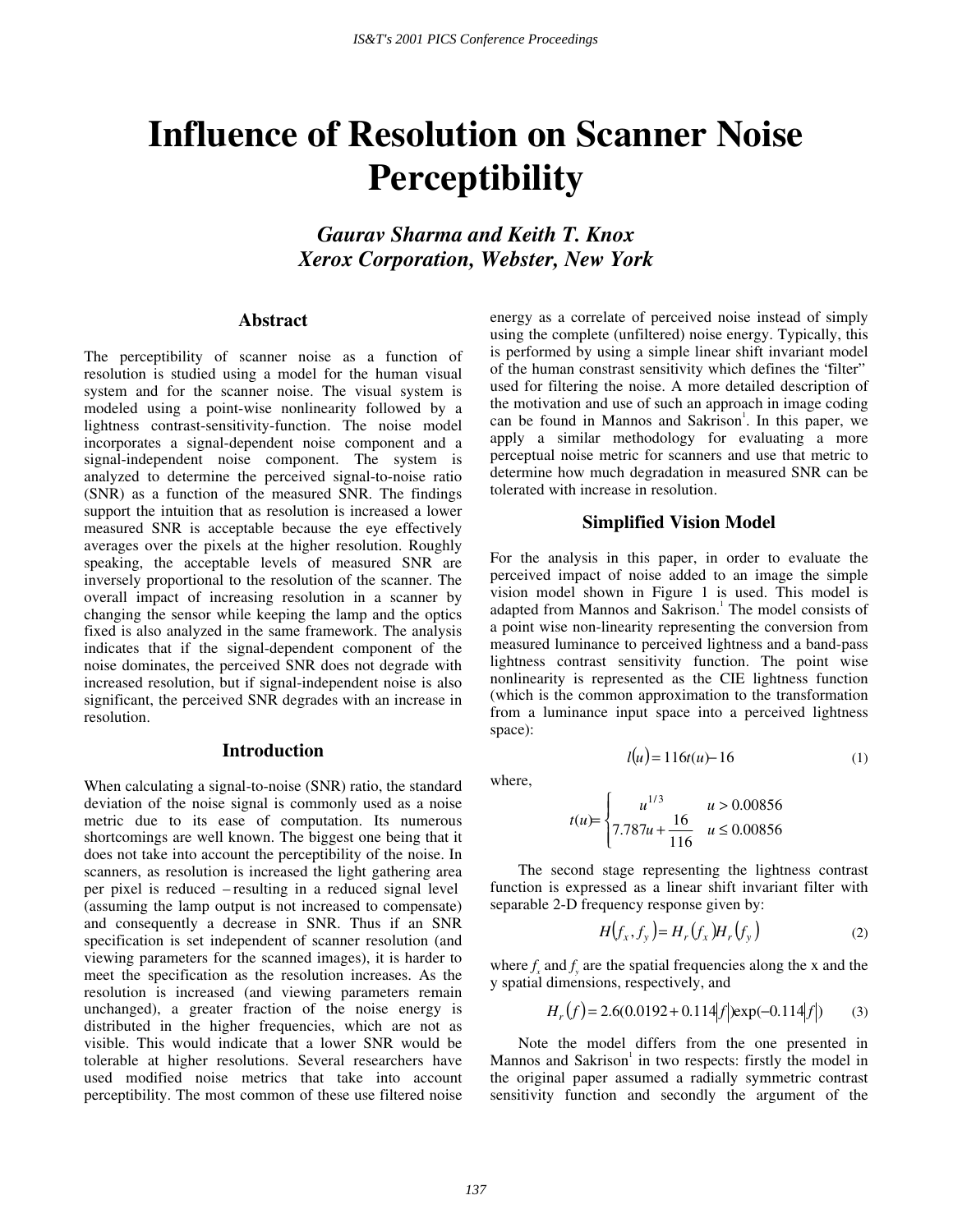exponent had a power of 1.1. Both these simplifying assumptions, do not change the contrast sensitivity function (CSF) sufficiently to have an impact on the results and conclusions of this paper. However, they allow analytic integration and evaluation of perceived noise power and SNR.



*Figure 1. Simple Vision Model for obtaining an approximate perceived image.* 

While the model is simplistic, it captures the major characteristics of the human visual system and therefore allows us to capture first order effects. A more complete model (based on the several visual difference predictors in the literature) could alternately be used but the required simulations would be time consuming and harder to interpret.

## **System Model**

Figure 2 shows the system model used for the analysis in this paper. The model computes a perceived differencenoise image between a noise-less input image *i(m,n)* and an image with additive scanner noise. The perceived image of the original image is obtained by propagating it through the visual model. The perceived image of the image with scanner noise is calculated by adding the scanner noise to the original noiseless image and then propagating the sum through the visual model. The difference between these two perceived images represents the perceived noise. The notation used is as follows:

*i(m,n)* - original noise-less image

 $v(m,n)$  - scanner noise

 $d(m,n) = i(m,n) + v(m,n)$  - noisy "scanned" image

 $v_n(m,n)$  - perceived noise image

 $l_i(m,n) = l(i(m,n))$  - input image after the point-wise lightness nonlinearity

If the visual model of the last section is used, the perceived noise image can be written as

$$
v_p(m,n) = h(m,n) \otimes l(i(m,n) + v(m,n)) - h(m,n) \otimes l(i(m,n)) = h(m,n) \otimes l(i(m,n) + v(m,n)) - l(i(m,n)) \} (4)
$$

where ⊗ represents the convolution operation.

The energy of  $v_n(m,n)$ , defined as,  $\sum (v_n(m,n))$   $\wedge$  2 can then be used as an indicator of the perceived noise energy in the image. This expression assumes that the bandwidth of  $H(f<sub>x</sub>f<sub>y</sub>)$ , the Fourier Transform of  $h(m,n)$ , is less than half the

sampling frequency,  $f_s$  (which is a good approximation for typical scanner resolutions).



*Figure 2. System Model for obtaining Perceived Approximation to an Image.* 

# **Perceptual Signal to Noise Ratio**

Using the system model presented in the last section, a perceptual or visual SNR (VSNR) based on a visual model can be defined in much the same way as SNR is defined, VSNR=√(perceived signal energy / perceived noise energy)

$$
= \sqrt{\int_{f_y=f_s/2}^{f_y=f_s/2} \int_{f_x=f_s/2}^{f_x=f_s/2} \int_{f_y=f_s/2}^{f_y=f_s/2} \int_{f_y=f_s/2}^{f_z/2} \int_{f_x=f_s/2}^{f_z/2} f_{f_x}f_{f_y} \Big) df_x df_y}
$$
\n
$$
f_y = -f_s/2 f_x = -f_s/2 \tag{5}
$$

where  $f_x$ ,  $f_y$  denote the spatial frequencies along x and y spatial directions, respectively;  $f_s$  represents the sampling frequency,  $P_{v_p} (f_x, f_y)$  denotes the power spectral density of  $v_n(m,n)$  the perceived noise image (assumed to be at least wide-sense stationary); and the remaining functions indicated by upper case letters are the (spatial) Fourier transforms corresponding to their lower case counterparts.

#### **Scanner Noise Model**

Scanner noise arises from two sources: a signal dependent shot noise component and a signal independent random/dark noise component. The standard deviation of the shot noise is proportional to the square root of the signal level (due to poisson statistics for photon arrival). Accordingly, it is assumed that the expression for the noise, v(m,n), at any pixel is given by:

$$
v(m,n) = \sigma_{1} \sqrt{i(m,n)} \, v_{1}(m,n) + \sigma_{2} \, v_{2}(m,n) \tag{6}
$$

The first term part represents the image-dependent noise which has a standard-deviation proportional to the square-root of the signal level, with  $\sigma_1$  as the proportionality factor (throughout this paper we will assume that the input image is normalized to lie between 0-black and 1-white). The second term represents the signal independent noise. The noise terms,  $v_1(m,n)$  and  $v_2(m,n)$  are assumed to be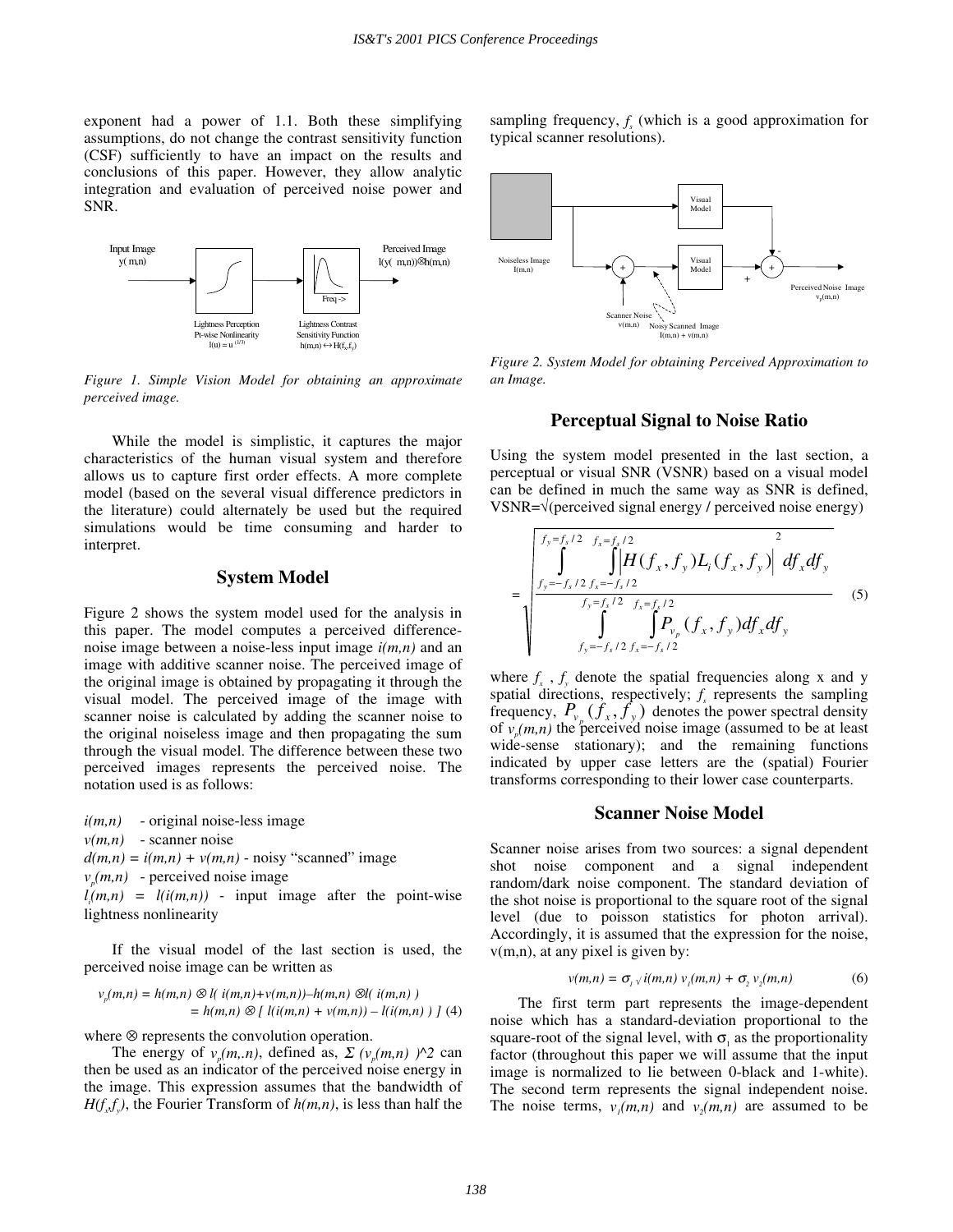uncorrelated spatially and with each other, with zero-mean, and unit variance.

## **Perception of Noise in Uniform Patches**

While the methodology described above could conceptually be used to determine the perceptibility of noise in any image or any class of images, in most cases simulations or simplifications would be required for evaluation of the VSNR. In this paper, we consider the case for uniform input images  $i(m,n) = i$ , for which the analysis can be done in closed form using simplifying assumptions. Using the scanner noise model presented in the last section, for a uniform image with stationary, white noise, the power spectral density of the noise (power/unit area) is given by

$$
P_{\nu}(f_x, f_y) = (i\sigma_1^2 + \sigma_2^2) / f_s^2
$$
 (7)

Conventionally, the "measured" scanner signal to noise ratio at a given signal level is defined as

$$
SNR_i = \frac{signal\_level}{noise\_std\_deviation} = \frac{i}{\sqrt{i\sigma_1^2 + \sigma_2^2}}
$$
(8)

The expression for the perceived noise in equation (4) can be simplified by assuming the added noise  $v(m,n)$  is small. In this case the Taylor series can be used to approximate

$$
v_p(m,n) \approx h(m,n) \otimes [l^{'}(i(m,n))v(m,n)] \qquad (9)
$$

Using this approximation perceived SNR reduces to

$$
VSNR = |H(0,0)|K(i)SNR_iW_H(f_s), \qquad (10)
$$

where

$$
K(i) = l(i) / (|i'(i)|i)
$$

is a signal level dependent term that does not depend on resolution ( $f<sub>s</sub>$ ), and the function

$$
W_H(f_s) = \frac{f_s}{\sqrt{\int_{f_y = f_s/2}^{f_y = f_s/2} \int_{f_x = -f_s/2}^{f_x = f_s/2} \left| H(f_x, f_y) \right|^2 df_x df_y}}
$$
\n
$$
= \frac{f_s}{\left(30.8 - \left(30.8 + 3.5 f_s + 0.192 f_s^2\right) \exp(-0.114 f_s)\right)}
$$
\n(11)

captures dependence of perceptual SNR on resolution  $f<sub>s</sub>$ .

A plot of the function  $W_H(f_s)$  which relates perceptual SNR to measured SNR as a function of scan resolution is shown in Figure 5 for a 25 cm viewing distance. The plot of the function shows a minimum at approximately 175 dpi indicating that the scanner noise is most visible at a scanner resolution (sampling frequency) of 175 dpi. This minimum corresponds to the scanner sampling frequency at which the scanner noise is "most

visible" on either side the visibility of scanner noise is reduced. The minimum arises due to the band-pass nature of the lightness contrast function chosen. If the lightness contrast function is chosen to be low-pass, the function will be a monotonically increasing function of  $f<sub>s</sub>$ . Note also that the decrease in noise perceptibility for low sampling frequencies is not really useful because use of these lower sampling frequencies would introduce aliasing and other undesirable artifacts in images other than uniform patches.



*Figure 3. Function*  $W_{H}(f_{s})$  *relating perceptual SNR to measured SNR as a function of resolution.* 

Note that for scanner resolutions over 250dpi, perceptual SNR is related to the "measured" SNR in almost direct proportion to the resolution. This can also be intuitively inferred by looking at (11) and the lightness contrast sensitivity function in (3). The lightness contrast sensitivity function falls to a level very close to zero at high spatial frequencies. Therefore, as the scanner resolution is increased beyond 250dpi, the denominator term in equation (11) remains unchanged because the increased interval of integration for the denominator term corresponds to a region over which the CSF is close to zero and therefore does not contribute anything. This clearly indicates that at higher resolutions a much lower "measured" SNR should be acceptable because it is equivalent to a lower perceptual SNR. Note however, that this assumes that the image is not magnified/scaled up after scanning and that the viewing distance is fixed.

#### **Measured SNR Variation with Resolution**

The analysis of the previous sections provided a means for relating measured SNR to perceptual SNR. For scanner design, it is also useful to understand how change in resolution impacts measured SNR. Typically, the resolution of a scanner is increased by increasing the number of pixels in the sensor array used for image capture. Thus in order to double the scanner resolution along each dimension a single "pixel site" is split into 4 pixel sites. If it is assumed that the scanner lamp and optics are left unchanged, the impact of increasing the resolution by increasing the number of elements in the sensor array can be analyzed using the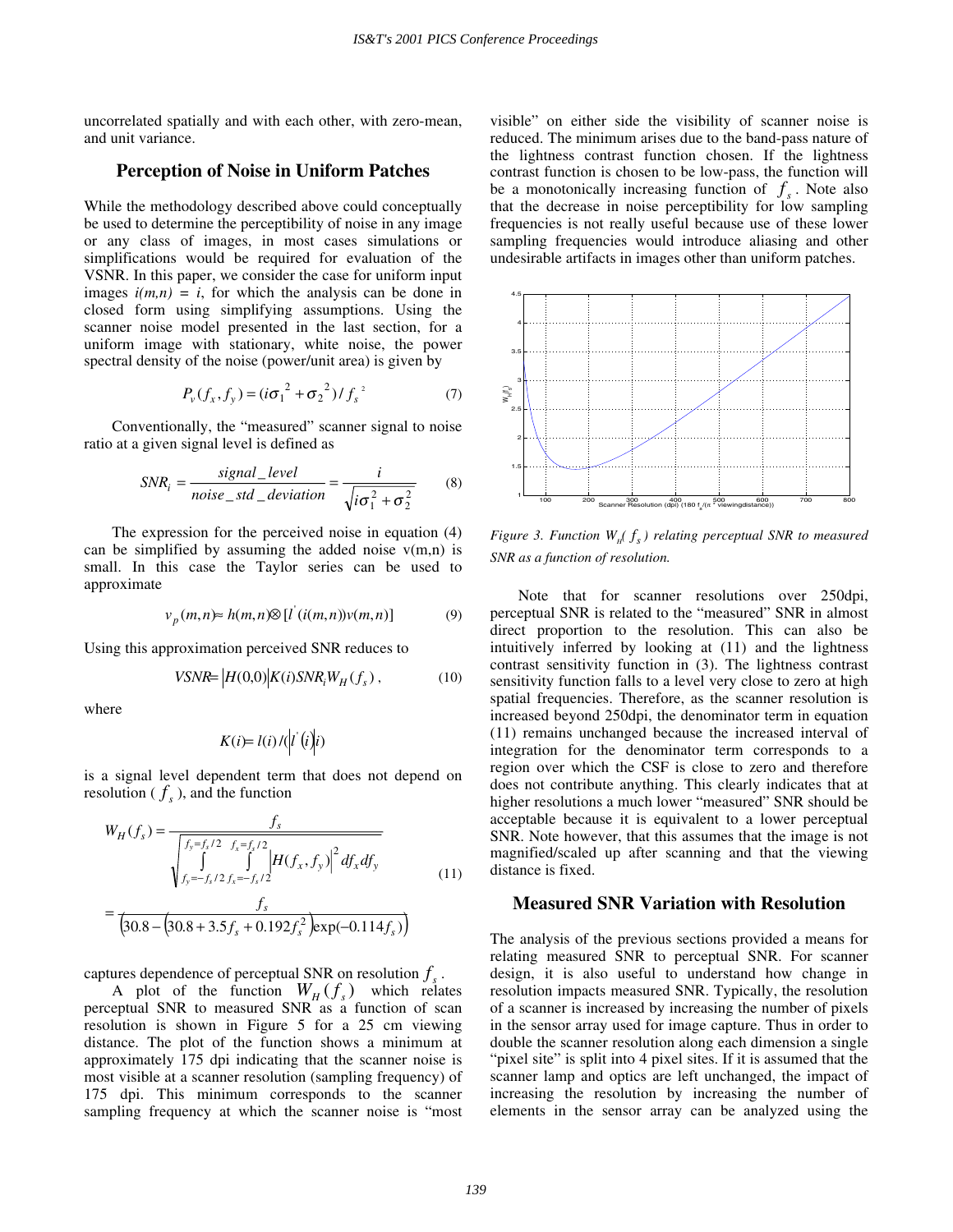assumption that the light incident on the sensor array is unchanged. The signal level for each pixel is then dependent on the area of the pixel site. Consider the case when the sampling frequency is changed from an original value  $f_0$  to a new value  $f_1$ , with  $t = f_1 / f_0$  representing the factor by which the sampling frequency is changed (in each direction). If the original signal strength per pixel is  $S_0$ , the signal strength when the resolution is changed by a factor t in both x and y directions is given by  $S_0/t^2$  (since the area per pixel is scaled by  $t^2$ ). The signal dependent portion of the noise is due to the Poisson statistics of photons and its variance will therefore also be scaled by the same factor. If we assume that the signal independent noise is unchanged with change in resolution, and the original SNR is given by the expression of equation (8), the measured SNR at the new resolution at a signal level i is given by

$$
SNR_i(t) = \frac{\left(i/t^2\right)}{\sqrt{\left(i/t^2\right)\sigma_1^2 + \sigma_2^2}} = \frac{f_0 i}{f_1 \sqrt{i\sigma_1^2 + f_1^2 \sigma_2^2 / f_0^2}}
$$
(12)

Note that if the signal independent component of the noise is small, the above equation indicates that the measured SNR is in inverse proportion to the sampling frequency.

## **Overall Impact of Change in Resolution on Perceptual SNR**

Equation (12) can be substituted in equation (11) to obtain a single expression for the perceived SNR that comprehends the overall impact of change in resolution: incorporating both the effect of perception and the change in noise statistics due to change in sensor pixel area. For the rest of this section, it is assumed that the noise statistics  $\sigma$ , and  $\sigma$ . for the noise model in equation (6) are computed at a certain reference sampling frequency (resolution)  $f_0$  the noise statistics for a different resolution are computed from these statistics using the model of the last section. The perceived SNR corresponding to a sampling rate (resolution) of  $f_i$  is then given by

$$
VSNR(f_1) = \frac{|H(0,0)|K(i)W_H(f_1)f_0i}{f_1\sqrt{i\sigma_1^2 + f_1^2\sigma_2^2/f_0^2}}
$$
  
\n
$$
\approx \frac{|H(0,0)|K(i)f_0i}{(30.8095)\sigma_1\sqrt{i + (f_1^2\sigma_2^2)/(f_0^2\sigma_1^2)}}
$$
(13)

where the approximation is valid for resolutions over 250 dpi. If

$$
\sigma_1^2 \ll f_1^2 \sigma_2^2 / f_0^2,
$$

i.e., the signal independent component of the noise is negligible as compared to the signal dependent noise (13) reduces to a constant value independent of the resolution. If alternately, it is assumed that the signal dependent noise is negligible compared to the signal independent noise, the visual SNR in (13) varies inversely with the resolution. The assumption of negligible signal dependent noise is however, unrealistic due to the inherent Poisson statistics of photon arrival. Typically, both signal dependent and signal dependent noise are present. For the rest of this analysis, we consider specific numbers for evaluating the perceptual SNR: a reference sampling frequency of  $f_0=400$  *dpi* and noise std. deviations  $\sigma_1 = 0.0024$ ,  $\sigma_2 = 0.0025$ . These numbers correspond to actually estimated noise variances from a scanner. For these chosen values, relative overall VSNR (normalized wrt the VSNR value at 400dpi) is shown in Figure 4 (for a signal level  $i=1$ ). Note that due to the signal independent noise component, the overall perceptual impact of changing resolution while keeping other scanner components (lamp, sensor) fixed is a decrease in perceptual SNR. The decrease however is at a much smaller rate than what would be expected based purely on the "faster-thanlinear" rate of decrease in measured SNR indicated by equation (12).



*Figure 4. Overall relative VSNR (wrt 400dpi) as a function of scanner resolution.* 

## **Conclusions**

Scanner specifications defined in terms of measured SNR should be dependent on scanner resolution. A good rule of thumb applicable for typical scanner resolutions of interest is that the scanner SNR specified at a higher resolution can be degraded (scaled down) by the same factor by which the scanner resolution is scaled up. If the scanner resolution of a scanner is increased by simply splitting the pixel area of a sensor into multiple sensors while keeping the light level and the scanner optics identical, the perceived SNR degrades with increasing resolution. The rate of degradation depends on the relative amounts of signal dependent and signal independent noise. If the signal dependent noise dominates, there is little change in perceptual SNR with increase in resolution (for typical scanner resolutions). If the signal independent noise dominates, the perceptual SNR falls by a factor proportional to the increase in resolution.